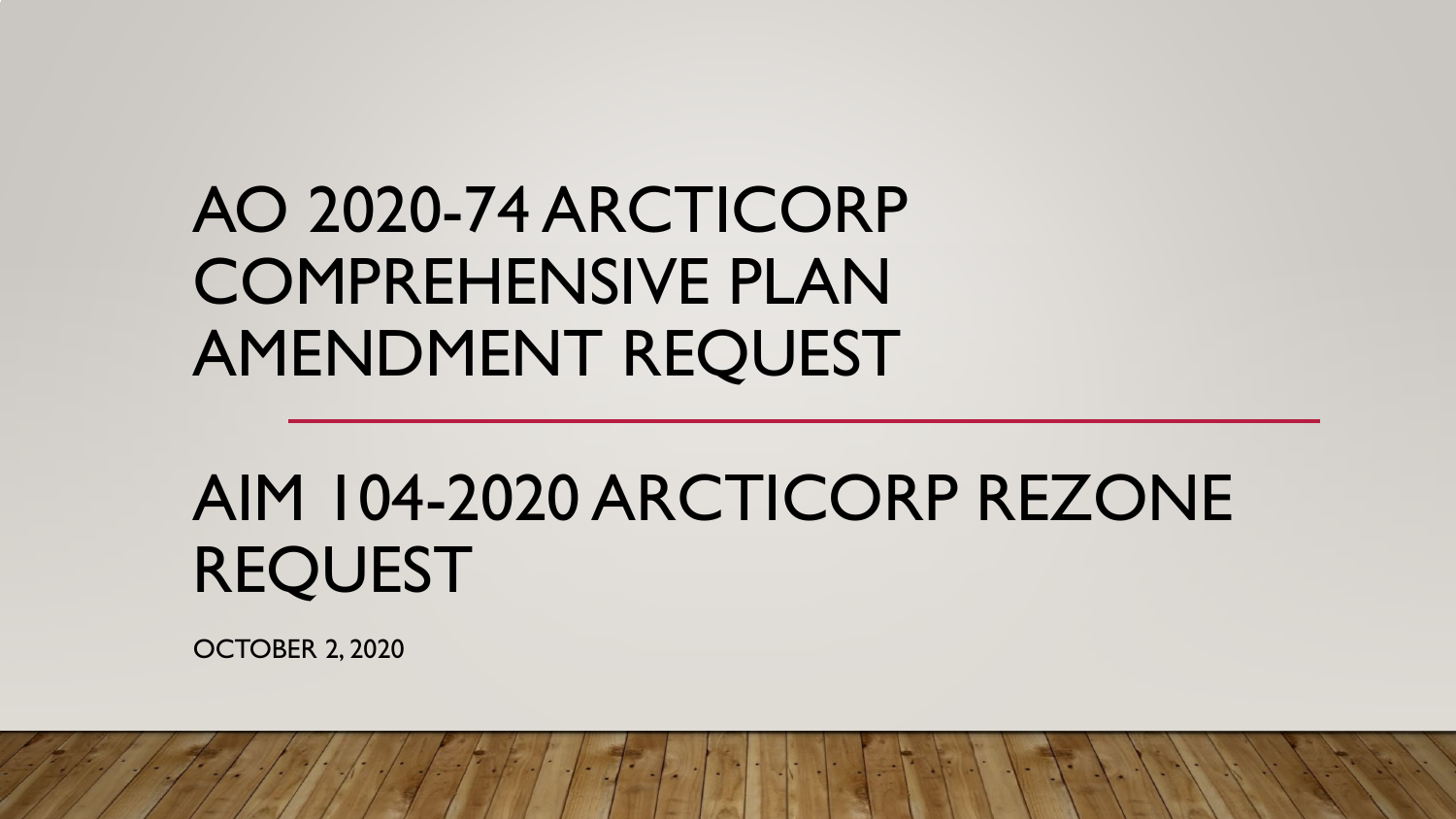### MISINFORMATION AT SEPTEMBER 15TH MEETING

- Is this due to a "glitch in the code?" No
- Is this due to a zoning error from the past? No
- What does the Planning Department's stand on these items? We strongly recommend that the Assembly concur with the findings of the Planning and Zoning Commission and deny this comprehensive plan amendment and rezone request.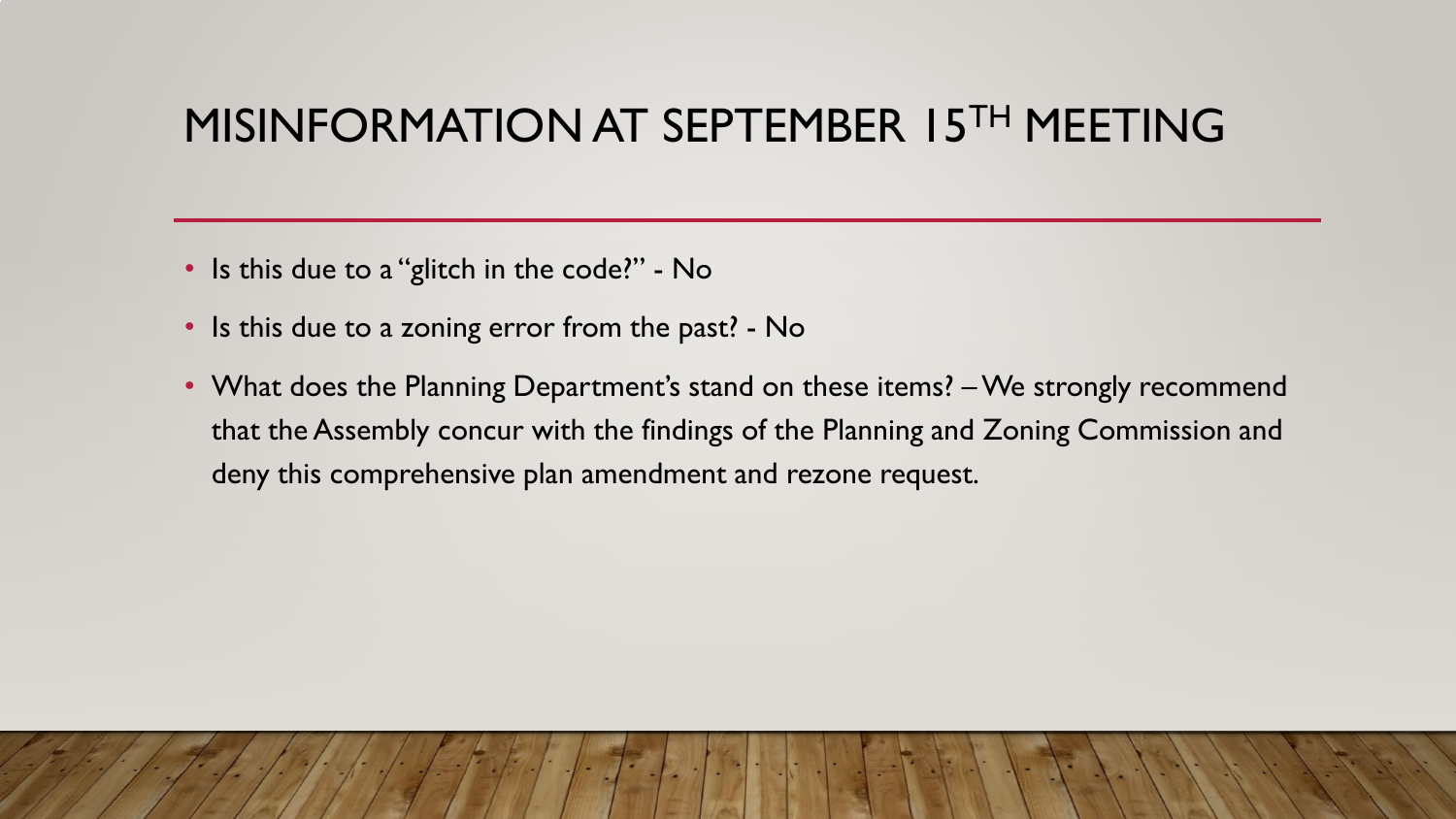- Applicant requested a comprehensive plan amendment to amend the land use plan map within the Anchorage 2040 Land Use Plan to reclassify 5.61 acres of land from "Compact Mixed-Residential-Low" to "Commercial Corridor"
- Public hearing conducted at Planning & Zoning Commission on May 11<sup>th</sup>, 2020.
- Request was unanimously recommended for DENIAL by PZC due to incompatibilities with underlying comprehensive plans, and failure to meet the approval criteria for a comprehensive plan amendment. See PZC resolution 2020-14 included is staff packet.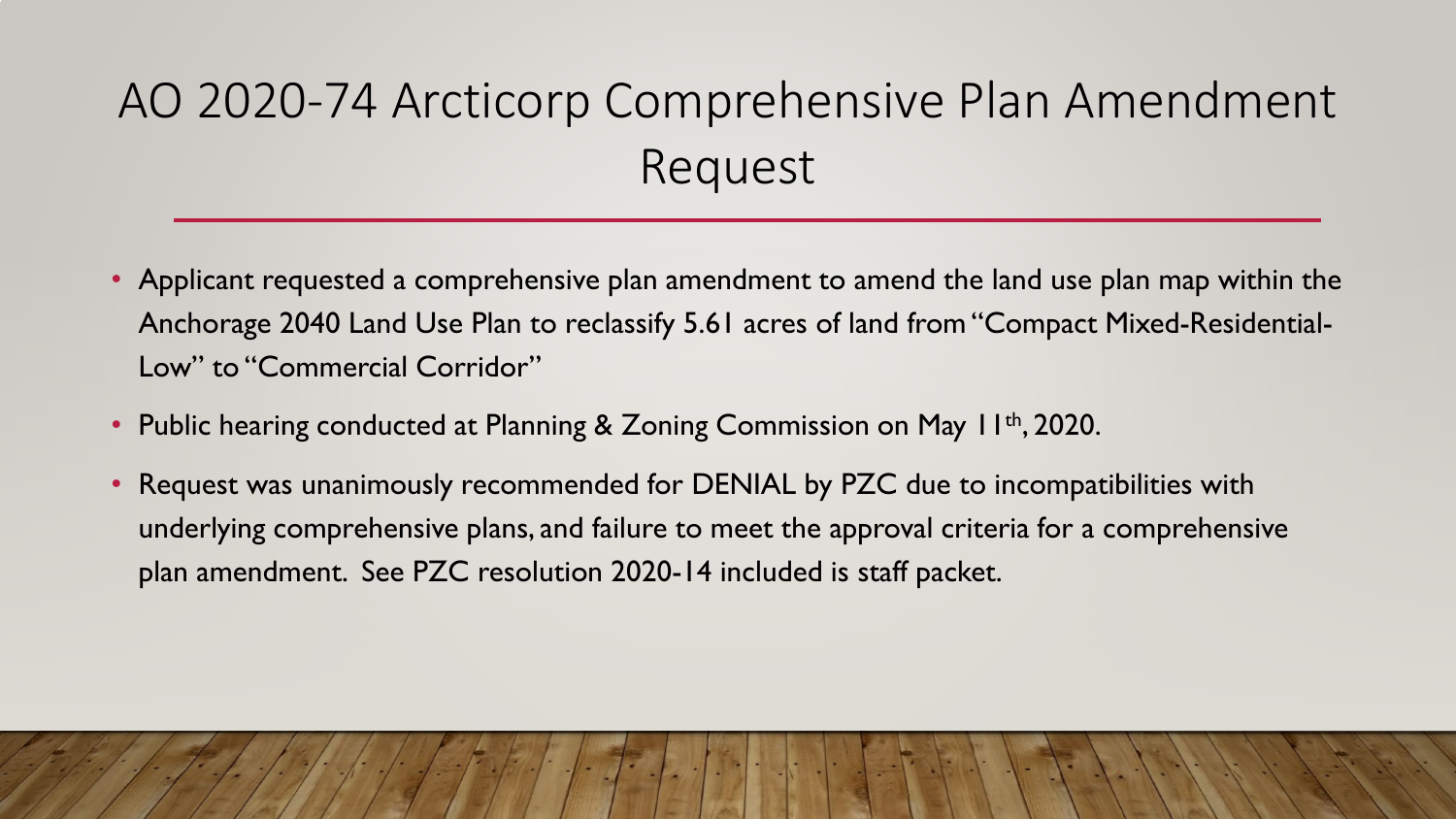#### Reasons for DENIAL

- Conflicts with the following goals, and policies of the following comprehensive plan: **Anchorage 2040 Land Use Plan:**
	- LUP 1.4 *Use the 2040 LUP and area-specific plans in conjunction with other elements of the Comprehensive Plan to determine appropriate zoning in the Bowl and evaluate proposed changes to land use regulations.*

This rezone request conflicts with its intended use within the Anchorage 2040 Land Use Plan, Anchorage 2020, and the 2014 East Anchorage District Plan.

LUP 4.1 *Provide sufficient land to meet the diverse housing needs of Anchorage's citizens, where the integrity of the residential neighborhood area is protected from expanding commercial corridors or non-neighborhood employment activities.* 

Converting this 5.61 acre parcel to General Business will result in a potential loss of approximately 38 residential dwelling units. The last three housing studies conducted by the Municipality have concluded that there is a shortage of available housing given the population and development predictions over the next 20 years. This loss in dedicated residential land could have a substantial impact on Anchorage's housing market in the long-term.



**Town Center**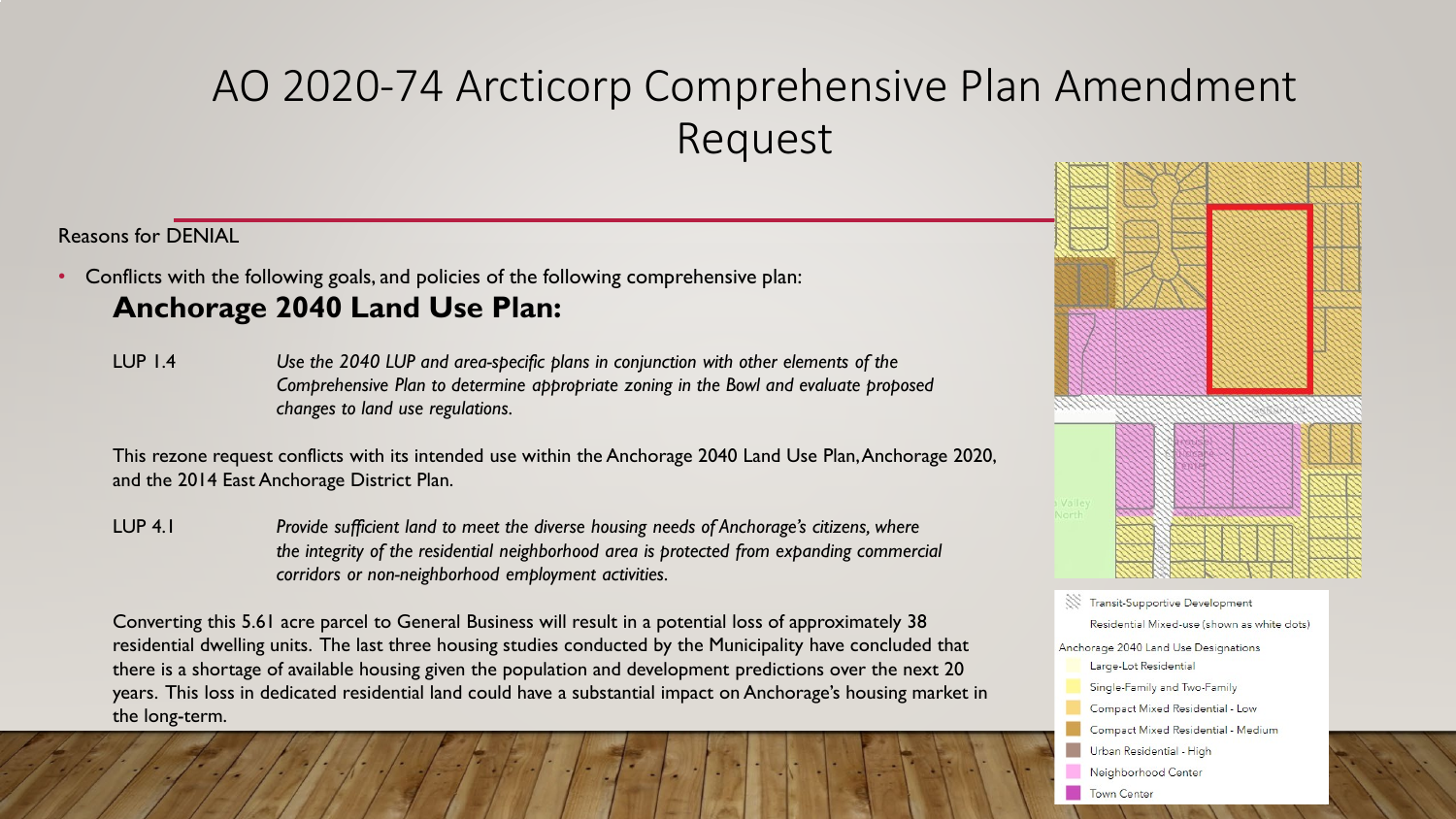Reasons for DENIAL

• Conflicts with the following goals, and policies of the following comprehensive plan:

#### **East Anchorage District Plan**

- **Policy 1.1.14** *Review zoning requests for consistency with the Comprehensive Plan and the District Land Use Map so that private development can do the following:*
- Maintain a healthy balance of jobs and households
- Protect and stabilize existing neighborhoods
- Provide land use consistent with the established housing targets in the Anchorage Housing Market Analysis

Placing a General Business district at this location would not provide a consistent land use that is consistent with the latest Anchorage Housing Market Analysis. The B-3 district is not compatible with the surrounding zoning districts, which could cause disturbance to the existing neighborhood.





Low-Intensity Residential (attached and detached single family)

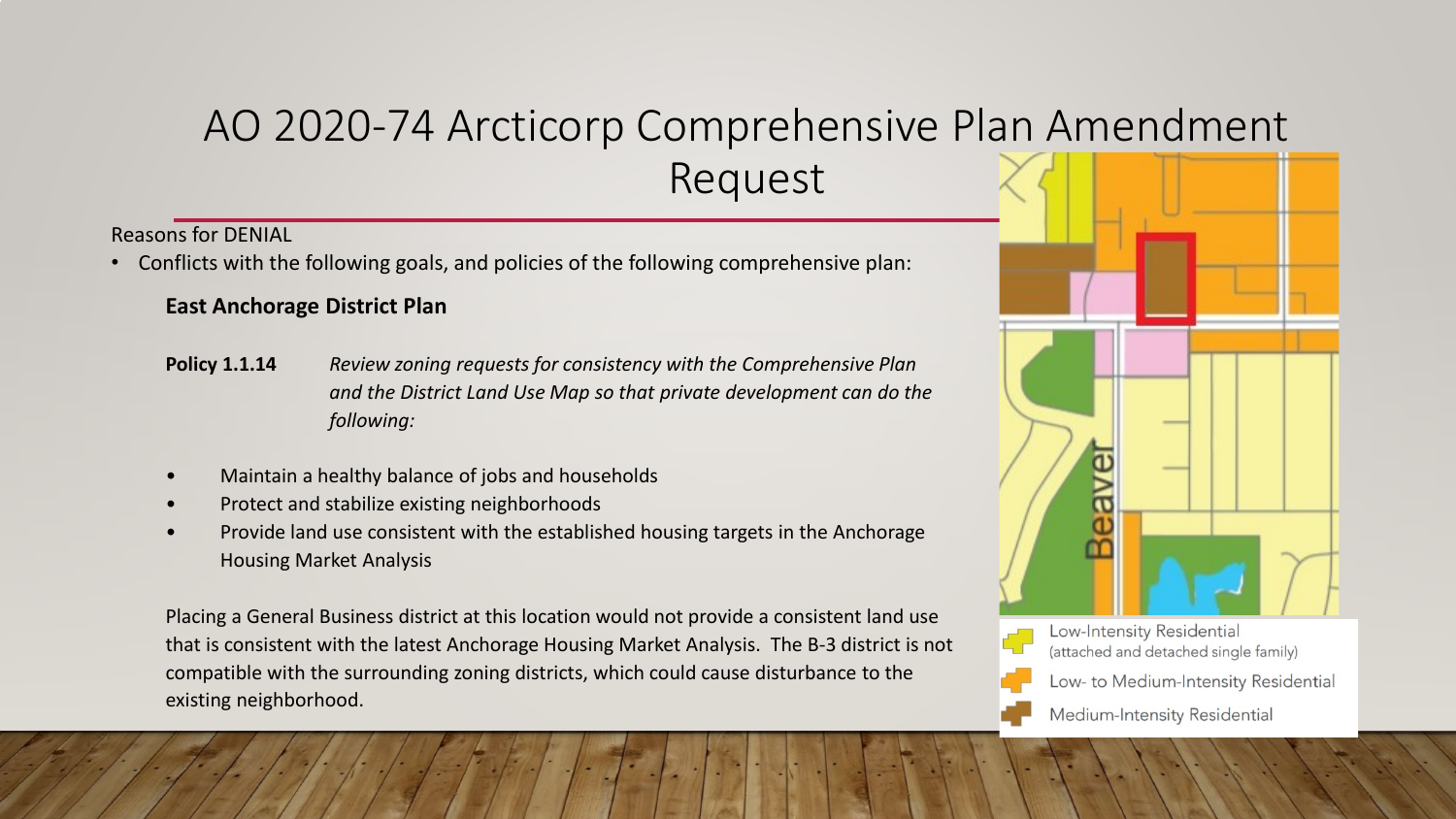Request

#### Reasons for DENIAL

• Conflicts with the following goals, and policies of the following comprehensive plan: **Anchorage 2020**

**Policy #14** *Conservation of residential lands for housing is a high community priority. New residential development at densities less than identified in the Neighborhood or District Plans is discouraged. No regulatory action under Title 21 shall result in a conversion of dwelling units or residentially zoned property into commercial or industrial uses unless consistent with an adopted plan.*

This policy clearly states that no action of Title 21 shall convert residential land to commercial unless supported by the Comprehensive Plan. This rezone request is not supported by the Comprehensive Plan and is not consistent with this important land use policy. The petition site has been classified as "residential" going back as far as the 1982 Anchorage Bowl Comprehensive Development Plan. Converting this parcel to General Business is not supported by Anchorage 2020, East Anchorage District Plan, or the Anchorage 2040 Land Use Plan.

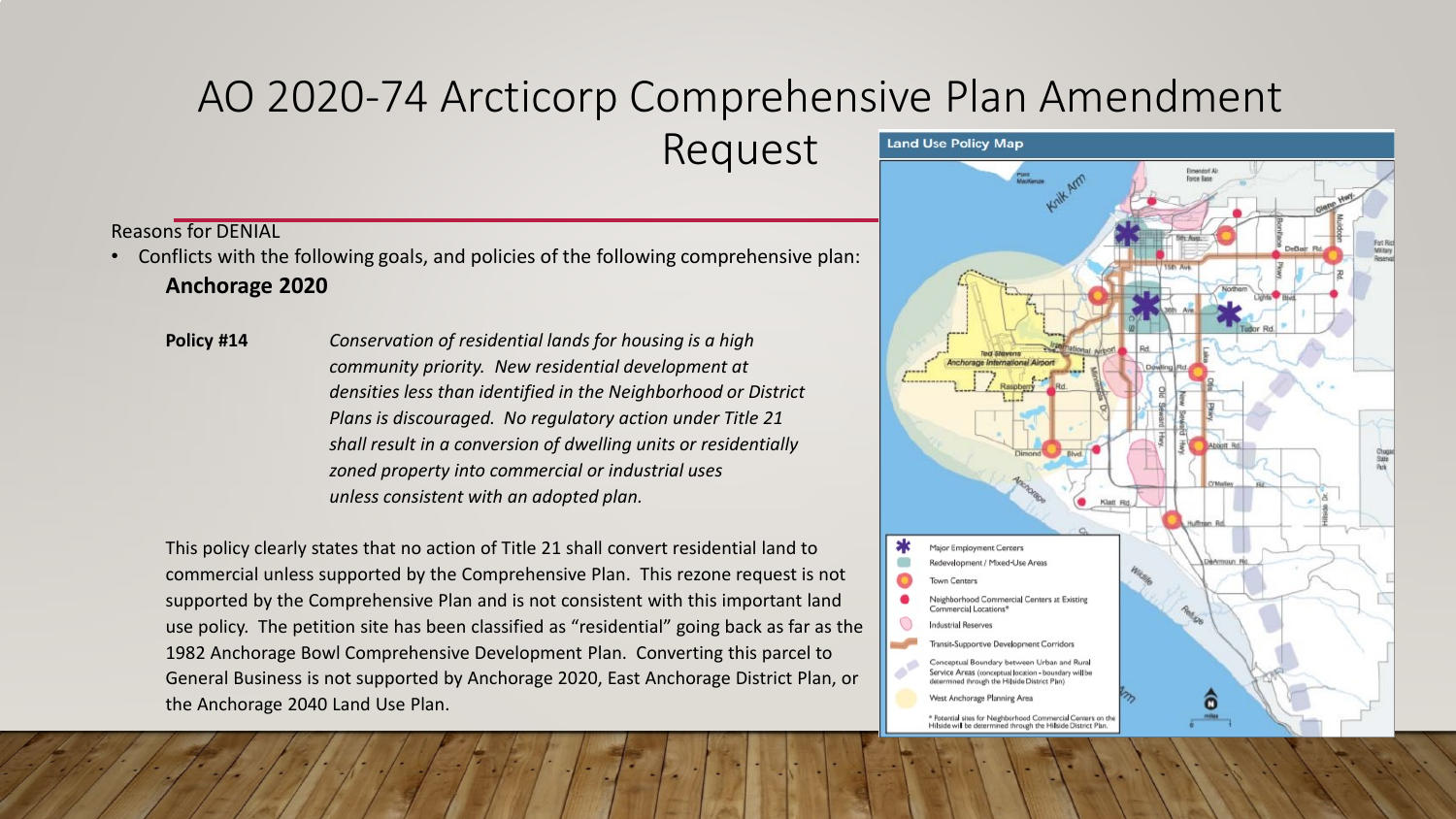#### • Reasons for DENIAL (cont.)

Failure to meet approval criteria (a-e) for a comprehensive plan amendment

- a. The proposed amendment is necessary in order to address one or more of the following:
	- i. A change in projections or assumptions from those on which the comprehensive plan is based;
	- ii. Identification of new issues, needs, or opportunities that are not adequately addressed in the comprehensive plan;
	- iii. A change in the policies, objectives, principles, or standards governing the physical development of the municipality or any other geographic areas addressed by the comprehensive plan; or
	- iv. Identification of errors or omissions in the comprehensive plan.
- b. The proposed amendment maintains the internal consistency of the comprehensive plan, and is consistent with the other elements of the comprehensive plan without the need to change other components of the plan to maintain internal consistency.
- c. The proposed amendment would not be detrimental to the public interest, health, safety, convenience, or welfare of the community.
- d. If the proposed amendment is to the comprehensive plan map, the requested land use designation is found to be equally or more supportive of the comprehensive plan goals, objectives, policies, and guidelines, than the old land use designation.
- e. If the proposed amendment is to the comprehensive plan map, the subject site is consistent with the adopted description and locational criteria for the requested land use designation, and is physically suitable to accommodate the proposed designation, including but not limited to access, physical constraints, provision of utilities, and compatibility with surrounding designations and development patterns.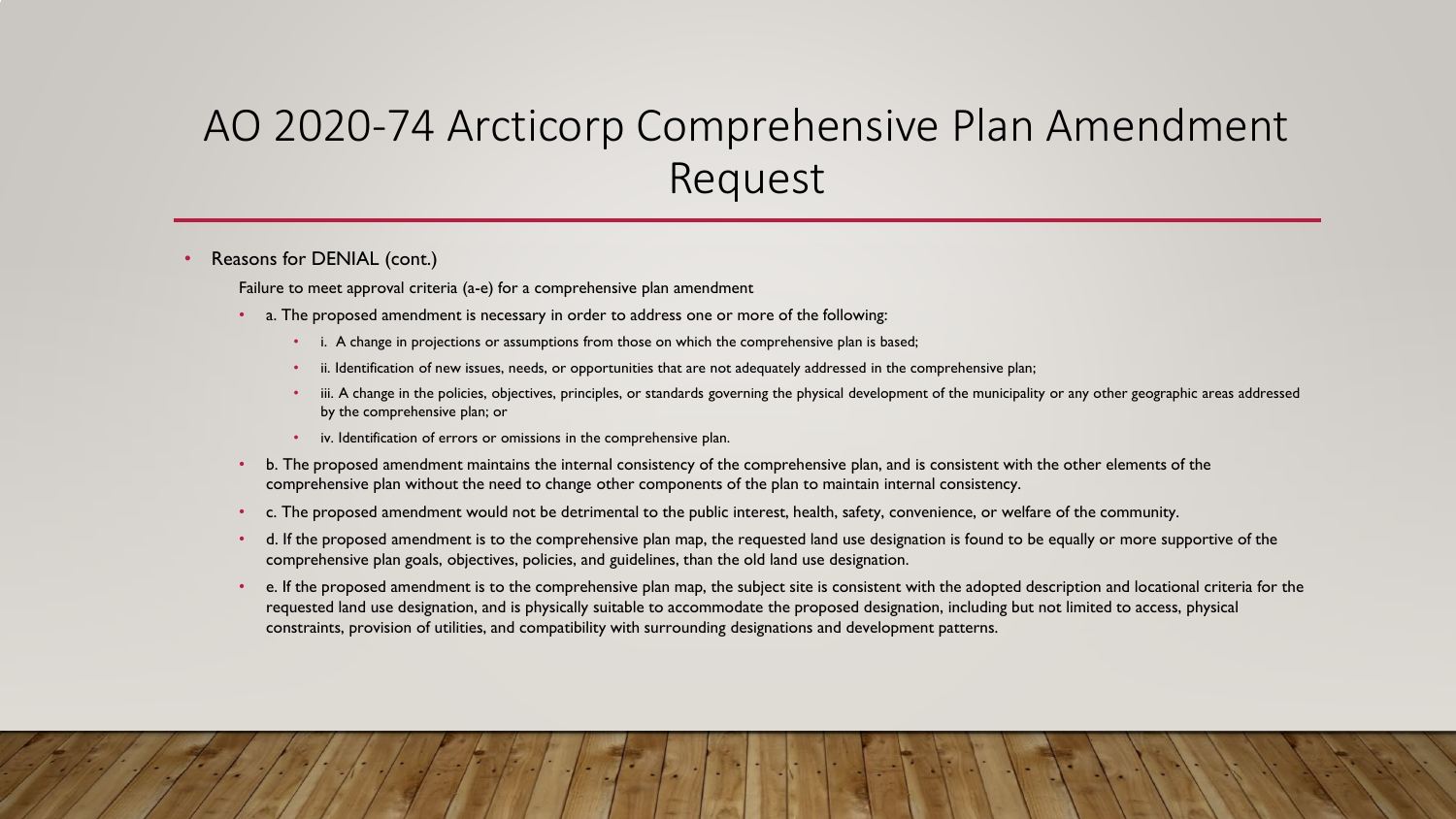- Amend to "Neighborhood Center with Residential Mixed-Use Overlay" instead of "Commercial Corridor"
	- This alternative amendment would expand existing land use patterns, but would be more consistent with the residential designation of this property within the land use plan. However, this amendment would still result in an encroachment of a commercial district into a residential area.



- Large-Lot Residential
- Single-Family and Two-Family
- Compact Mixed Residential Low
- Compact Mixed Residential Medium
- Urban Residential High
- Neighborhood Center
- Town Center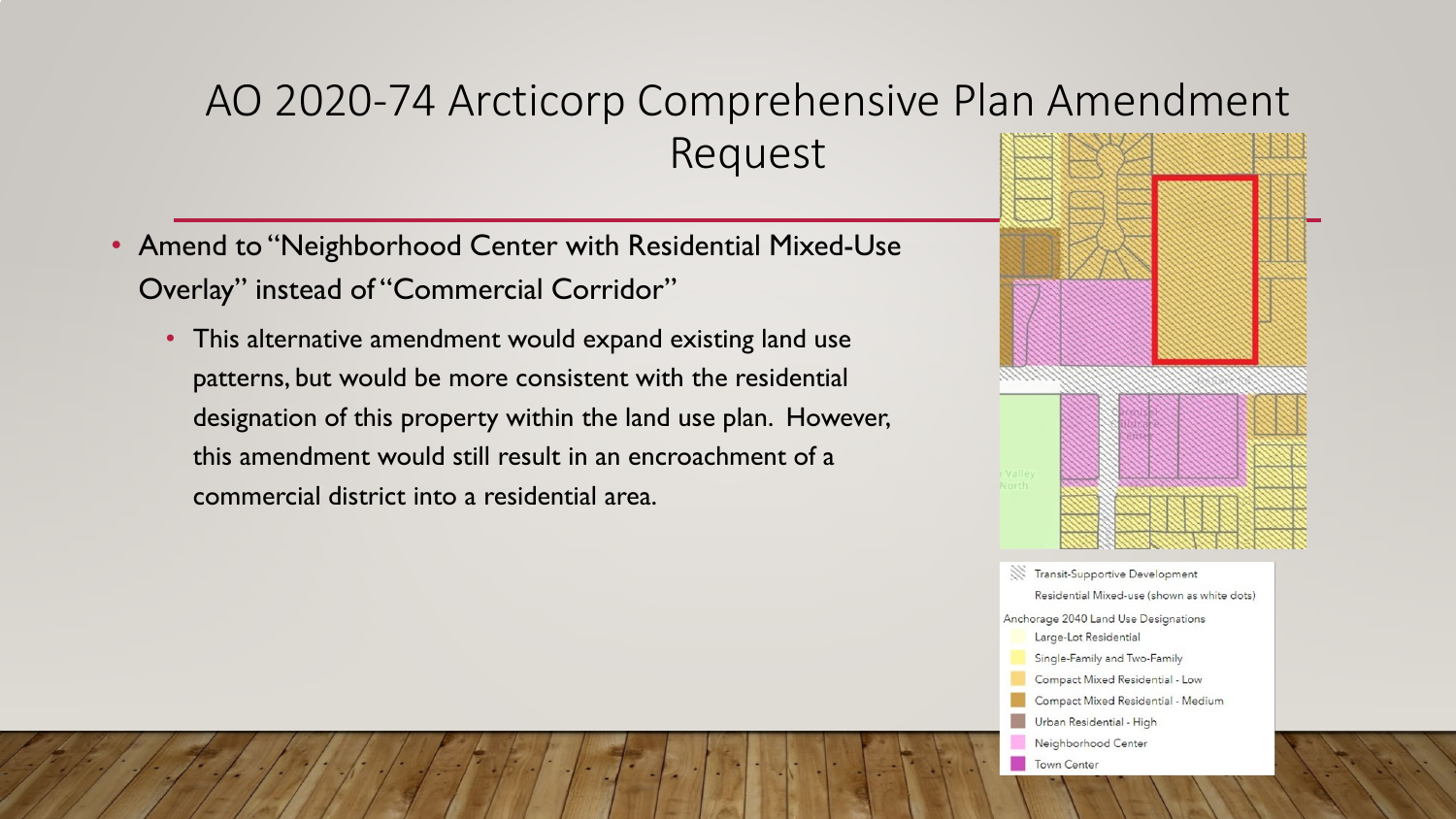## AIM 104-2020 Arcticorp Rezone Request

- Applicant requested a zoning map amendment (rezone) to<br>amend the zoning map to reclassify 5.61 acres of land from "R-2M (Mixed-Residential District)" to "B-3 (General Commercial)."
- Public hearing was conducted at Planning & Zoning Commission on May 11th, 2020.
- Request was unanimously recommended for DENIAL with Prejudice by PZC due to incompatibilities with underlying comprehensive plans, and failure to meet the approval criteria for a zoning map amendment. See PZC resolution 2020-11.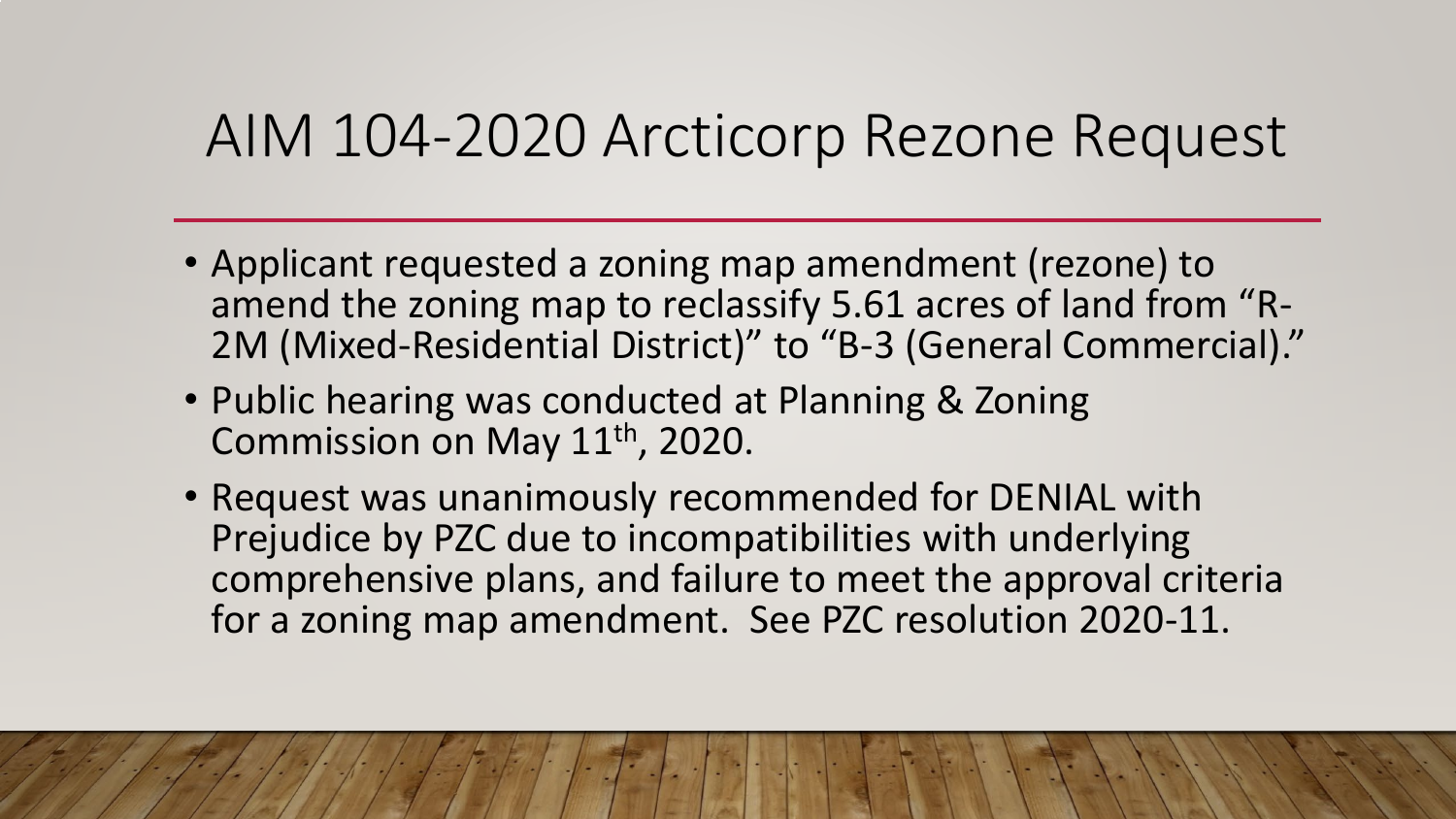## AIM 104-2020 Arcticorp Rezone Request

#### • Reasons for DENIAL with Prejudice:

- Failure to meet the approval criteria for a rezone request:
- 1. The rezoning shall be in the best interest of the citizens of Anchorage and shall promote the public health, safety, and general welfare;
- 2. The rezoning complies with and conforms to the comprehensive plan, including the comprehensive plan map(s);
- 3. The rezoning is generally consistent with the zoning district purpose in the requested zone, and the purpose of this title;
- 4. The rezoning is compatible with surrounding zoning and development, and protects areas designated for specific uses on the zoning map from incompatible land uses or development intensities;
- 5. Facilities and services (including roads and transportation, water, gas, electricity, police and fire protection, and sewage and waste disposal, as applicable) are capable of supporting the uses allowed by the zone or will be capable by the time development is complete, while maintaining adequate levels of service to existing development;
- 6. The rezoning is not likely to result in significant adverse impacts upon the natural environment, including air, water, noise, storm water management, wildlife, and vegetation, or such impacts shall be substantially mitigated;
- 7. The proposed rezoning is not likely to result in significant adverse impacts upon adjacent land uses, or such impacts shall be mitigated through stipulations;
- 8. The rezone does not extend or exacerbate a land use pattern that is inconsistent with the comprehensive plan; and
- 9. The rezoning shall not result in a split-zoned lot.